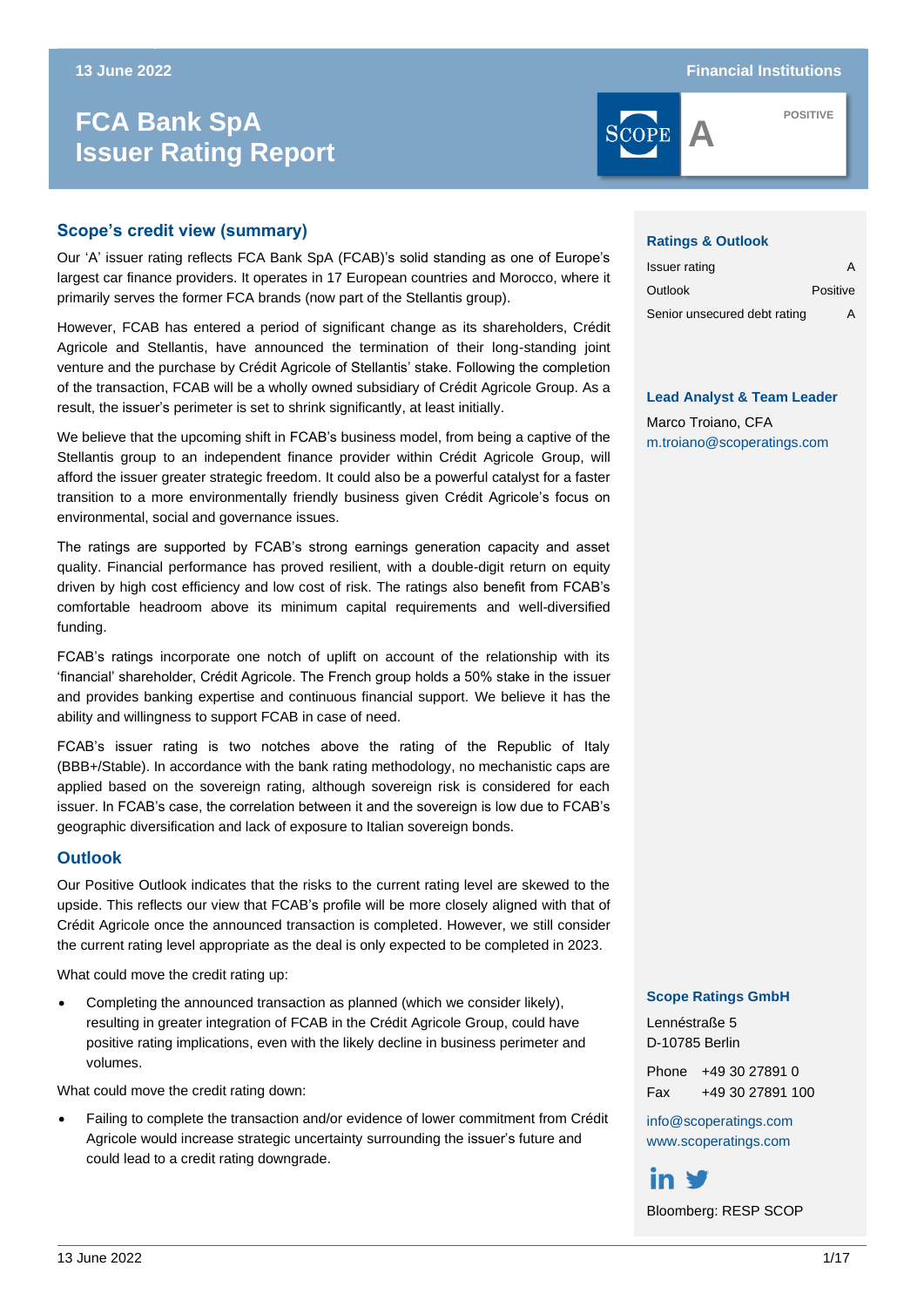

# **Issuer profile**

Currently, FCAB is a 50:50 joint venture between FCA Italy (part of the Stellantis group, one of the largest carmakers in the world), and Crédit Agricole Consumer Finance, the consumer finance arm of Crédit Agricole Group. It was created in 2006, when it absorbed the activities of Fidis Retail Italia S.p.A., the FCA Group's former automotive retail financial company, as well as Fidis Serivizi Finanziari S.p.A.'s dealer financing business and rental business. Previously called FGA Capital, FCAB obtained its banking licence in Italy in January 2015.

Historically, FCAB's core activity has been to support the sale of cars and commercial vehicles manufactured by its industrial partners through its three operating segments:

- Retail: loans and leasing to retail customers as well as the sale of insurance products. In recent years, the banking group has also started to offer more traditional banking services, such as internet-based deposits (in Italy and Germany) and credit cards (in Italy only), but the latter remain a marginal part of the business model.
- Wholesale financing: supporting the business of dealers with 'floorplan' and working capital financing (short-term borrowing), medium-term loans to back capital expenditures, and commercial lending.
- Rental: FCAB's non-banking arm is largely represented by Leasys SpA and its subsidiaries, which focus primarily on the rental and mobility business. Leasys is a firm with 20 years of experience in company vehicle management systems in Italy, including fleet management, leasing and rental.

From 2023, and subject to regulatory approvals, FCAB will become a wholly owned subsidiary of Credit Agricole Group specialising in car finance. At least initially, its business perimeter will be substantially reduced by the deconsolidation of Leasys.

#### **Recent events**

- On 17 December 2021, Crédit Agricole Consumer Finance (CACF) and Stellantis reviewed their joint venture and announced the following:
	- o FCAB will be fully integrated in CACF. The French lender will also buy out Leasys Rent, currently fully owned by Leasys. Leasys Rent specialises in the short-term rental and mobility business. The two entities will operate under existing and future white label agreements.
	- o Leasys will be transferred to a new 50:50 joint venture between Stellantis and CACF to create a pan-European leasing player.
	- $\circ$  The transaction should be completed in the first half of 2023, pending all regulatory authorisations.
- On 1 April 2022, CACF and Stellantis entered into binding agreements in line with the December announcements.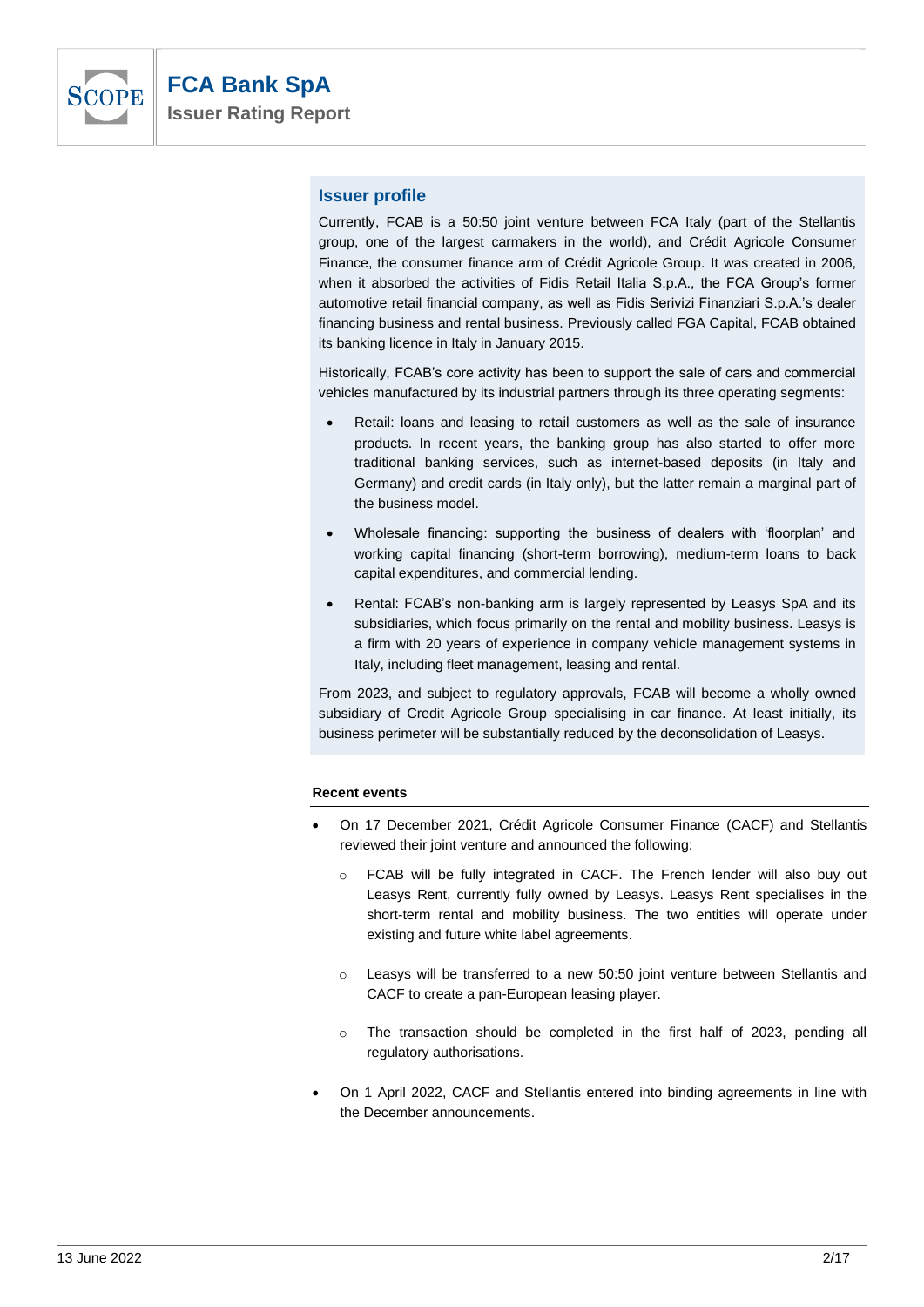



#### **Figure 1: Agreed changes to FCAB's corporate structure**

Source: Company data, Scope Ratings

# **Consistent business model as a specialised lender in Europe's growing car finance market**

FCAB is one of the largest specialised car finance providers in Europe. Its core activity is to support the sale of cars and commercial vehicles manufactured by its industrial partners. It specialises in three segments: retail car loans, dealer (wholesale) financing and mobility (rental).

The banking group offers loans, leasing and insurance to retail customers. At the same time, it supports the activity of dealers with 'floorplan' and working capital financing (shortterm borrowing), medium-term loans to back capital expenditures, and commercial lending.

FCAB'S non-banking arm (primarily represented by Leasys SpA and its subsidiaries) focuses on the rental and mobility business. In 2023, Leasys will be spun off to another joint venture between CASA and Stellantis, except for its short-term rental and mobility business activities (Leasys Rent), which will be retained by FCAB.

In recent years, Leasys has experienced strong growth and expanded beyond its original Italian roots. To strengthen its short-term rental business activities, it made a few targeted acquisitions in France, Spain, the UK and Portugal.

The issuer's degree of geographic diversification is high, although Italy remains its largest market.

**Major specialised player in car finance**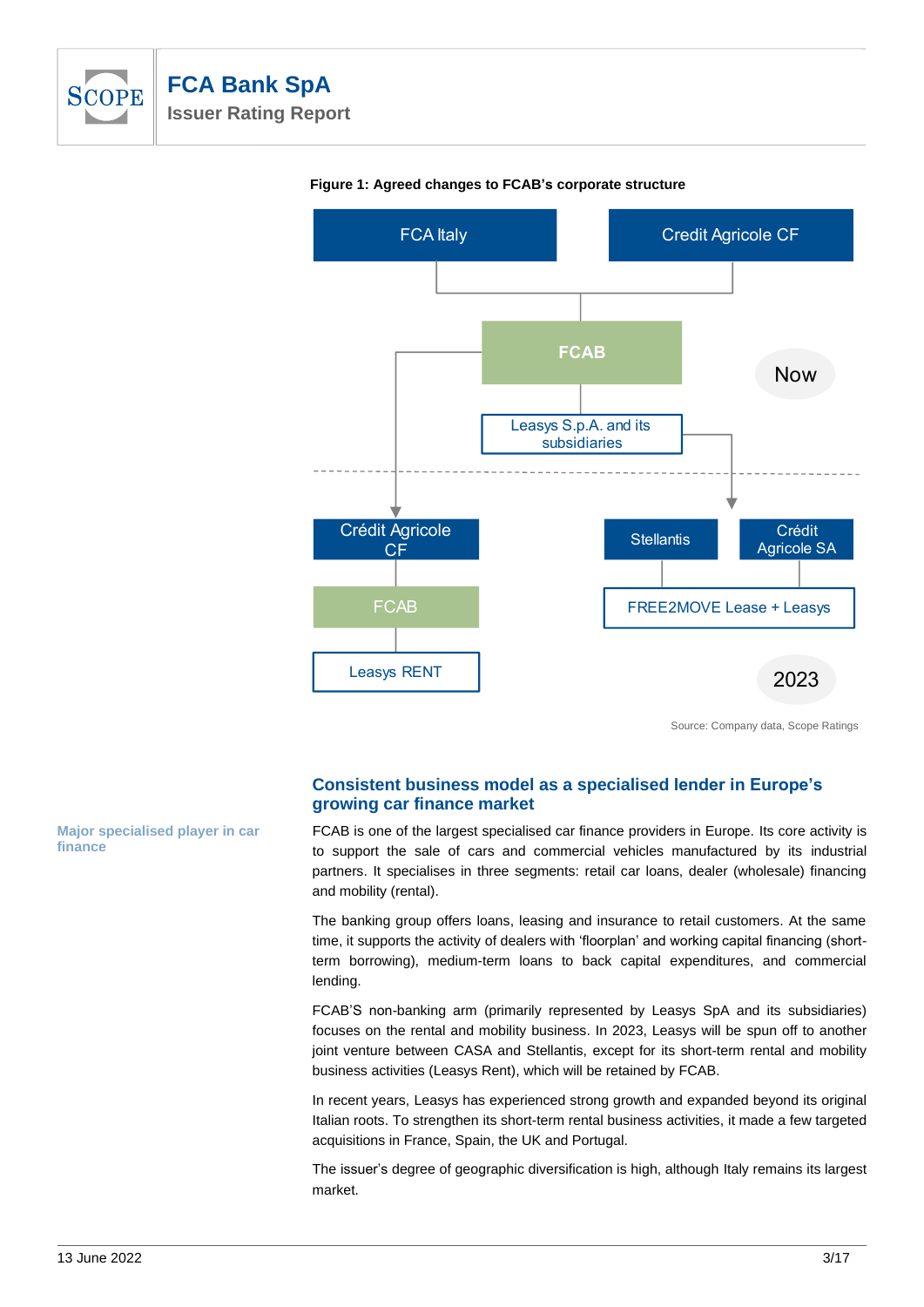

FCAB's outstanding loans increased considerably before the pandemic, from EUR 15bn in 2013 to EUR 27.5bn in December 2019. This was mainly thanks to new collaboration agreements but also to a higher market penetration rate.



#### **Figure 2: FCAB's loan book by country (December 2021) Figure 3: Customer loan breakdown by type (EUR bn), historical**



#### Source: Company data, Scope Ratings **Source: Company data, Scope Ratings** Source: Company data, Scope Ratings

#### **Growing penetration rates drive volumes**

With EUR 29.5bn in total assets as of YE 2021, FCAB is a top-15 bank in Italy and one of the largest specialised car finance providers in Europe. Its penetration rate (for FCA brands) stood at 46.3% in 2021, roughly in line with the previous year.

Besides FCA brands, which account for around 80% of the issuer's newly originated loans, the issuer has signed a number of partnerships with other automotive manufacturers, including Jaguar Land Rover (2008), Erwin Hymer (2015), Ferrari (2016), Aston Martin (2018), Groupe Pilote and Lotus (2019), among others. As at December 2021, FCAB had collaborations in place with 20 different automotive brands.

#### **Figure 4: FCAB's market penetration for new car registrations, December 2021**



FCAB's business model has proved strong so far. Margins on car financing are relatively high and the cost of risk has been contained. Its strong track record of revenue and profit generation reflects this.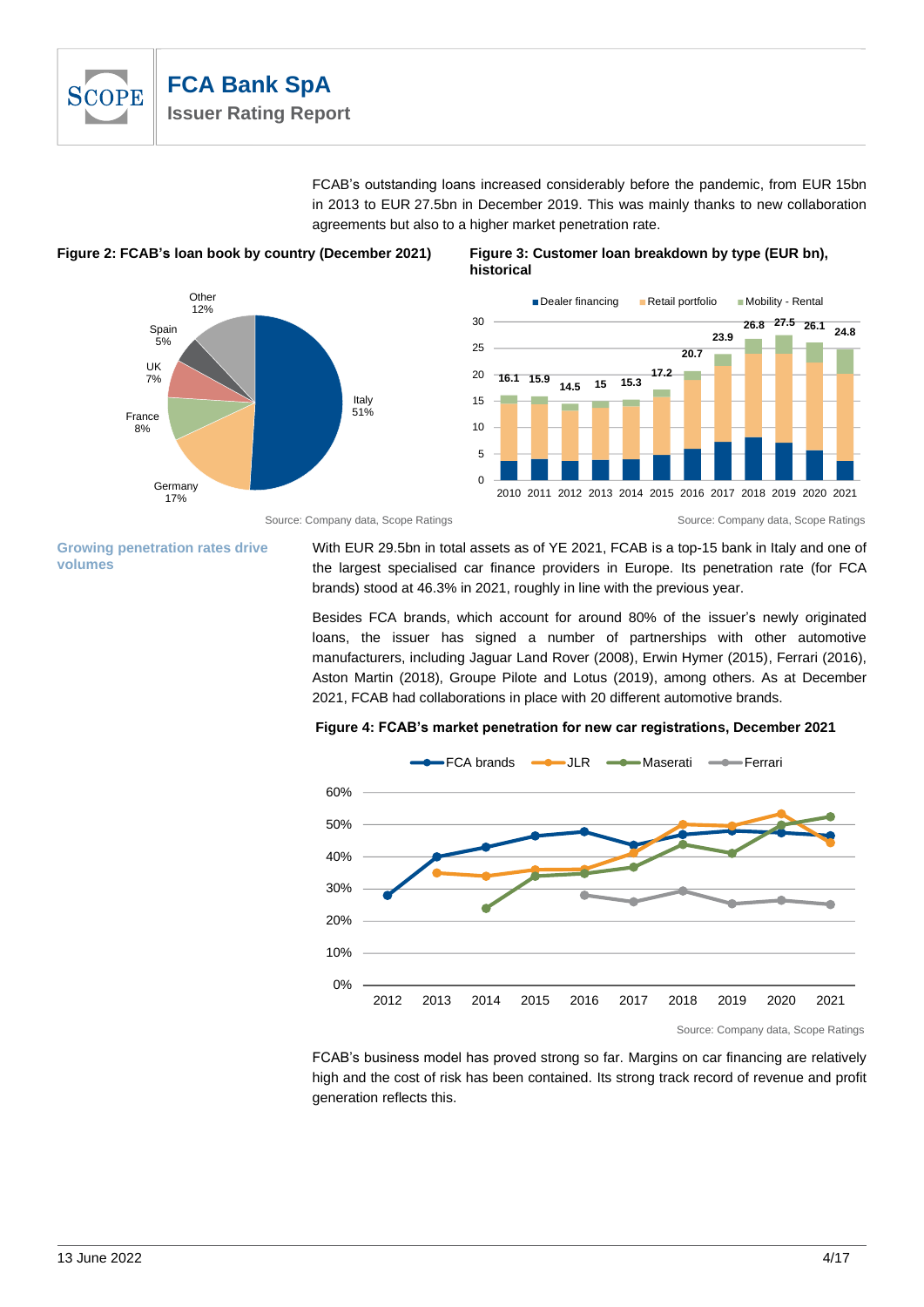

#### **Figure 5: Half-year revenues, historical (EUR m) Figure 6: Half-year net profit, historical (EUR m)**







From 2023, FCAB will be fully integrated in Crédit Agricole and become the pan-European car lender for the French group. Hence, the issuer will no longer be the main financial partner for the former FCA (now Stellantis) brands, although it will still be able to serve them under white label agreements.

Looking forward, FCAB's key challenge will be to gradually replace the Leasys and Stellantis brands' business volumes and revenue with new business. We believe this process will be gradual and that the issuer is destined to operate at a smaller scale in the near term. Stellantis brands accounted for over three quarters of total financed volumes in 2021.

Management is working on a strategy that will centre around consolidating current white label agreements, pursuing new partnerships and expanding the mobility and rental business through Leasys Rent.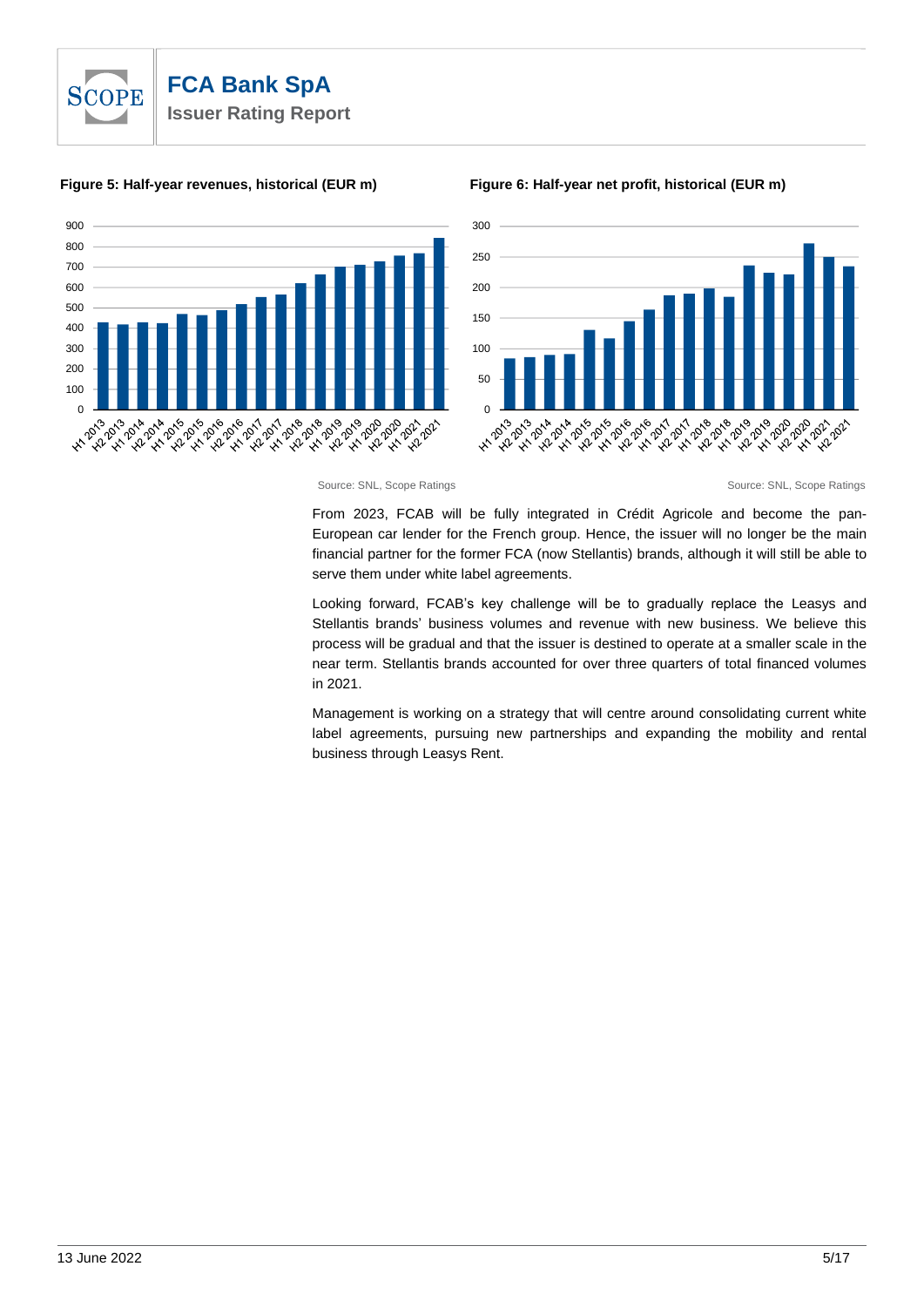

| Box A: Operating environment for financial institutions in Italy                                                                                                                                                                                                    |                                                             |                                                                                                                                                                                                                                                                         |  |  |  |  |  |
|---------------------------------------------------------------------------------------------------------------------------------------------------------------------------------------------------------------------------------------------------------------------|-------------------------------------------------------------|-------------------------------------------------------------------------------------------------------------------------------------------------------------------------------------------------------------------------------------------------------------------------|--|--|--|--|--|
| Economic assessment - key credit considerations                                                                                                                                                                                                                     | Soundness of the banking sector – key credit considerations |                                                                                                                                                                                                                                                                         |  |  |  |  |  |
| • Italy is the world's eighth largest economy and the EU's third<br>largest economy after Germany and France. It is the second<br>largest manufacturer in the EU and an exporter with a significant<br>trade surplus that has increased over the past decade.       |                                                             | The Italian banking system is moderately fragmented, with a handful<br>of banks competing at the national level alongside regional and<br>cooperative banks. Branches are still the predominant distribution<br>channel.                                                |  |  |  |  |  |
| • Italy's economy is diverse, although one of its defining traits is the<br>prevalence of small and micro enterprises, which are often family-<br>owned. This is mirrored in banks' loan books, where SME loans<br>often account for the lion's share of exposures. |                                                             | Over the past 10 years, the historical balance of power between<br>UniCredit and Intesa has shifted towards the latter, which has<br>absorbed weaker competitors, while UniCredit has tended to shrink<br>and refocus its business model. In 2020, Intesa acquired UBI, |  |  |  |  |  |
| • As of YE 2021, the country's real GDP per capita was in line with<br>the EU overage However weekh is concentrated in the next                                                                                                                                     |                                                             | cementing its market leadership. We believe Intesa's ascendance<br>raises the pressure not only on UniCredit but also on smaller banks.                                                                                                                                 |  |  |  |  |  |

- the EU average. However, wealth is concentrated in the north, while southern regions lag in many social and economic aspects, such as growth, employment, infrastructure development and education.
- Historically, the country has suffered from low GDP growth and growth potential, with unfavourable demographics and a need for investment and structural reforms.
- The ratio of public debt to GDP is the second highest in Europe. High indebtedness in the context of the European fiscal framework has constrained the government's ability to deploy countercyclical measures in past recessions.
- Italy is renowned for its chronic political instability (the country has had 67 government in 75 years). Political turmoil can weigh on investor confidence and influence the spread between 10-year Italian bond yields and the German equivalent.

| Selected economic indicators      | 2019                                  | 2020    | 2021    |      | 2022F 2023F |
|-----------------------------------|---------------------------------------|---------|---------|------|-------------|
| GDP per capita (USD'000s)         | 33.2                                  | 31.3    | 34.8    |      |             |
| Real GDP, % change                | 0.3                                   | $-8.9$  | 6.6     | 2.3  | 1.8         |
| Unemployment rate, %              | 10.0                                  | 9.3     | 9.5     | 8.5  | 8.0         |
| CPI, % change                     | 0.6                                   | $-0.1$  | 1.9     |      |             |
| Policy rate, %                    | $-0.50$                               | $-0.50$ | $-0.50$ | 0.25 | 1.25        |
| General government debt, % of GDP | 134                                   | 156     | 151     | 148  | 146         |
|                                   | Source: Scone Ratings' forecasts, SNI |         |         |      |             |

- Over the past 10 years, the historical balance of power between UniCredit and Intesa has shifted towards the latter, which has absorbed weaker competitors, while UniCredit has tended to shrink and refocus its business model. In 2020, Intesa acquired UBI,
- Consolidation is also ongoing among medium-sized former popolari banks, with BPER emerging as an active consolidator, while French group Credit Agricole has also been expanding its reach, taking over Creval and showing interest in further inorganic growth.
- The sector is characterised by low margins, high provisions (due to the Global Financial Crisis-related legacy of non-performing loans) and lacklustre profitability. Customer deposits are the main source of funding for the system, which has also benefited greatly from TLTRO programmes.
- Italy is part of the European Banking Union. The largest Italian banks are directly supervised by the ECB within the SSM framework.

| 2019                                  | 2020    | 2021    |      | 2022F 2023F | <b>Banking system indicators</b>      | 2017  | 2018  | 2019                       | 2020  | 2021  |
|---------------------------------------|---------|---------|------|-------------|---------------------------------------|-------|-------|----------------------------|-------|-------|
| 33.2                                  | 31.3    | 34.8    |      |             | ROAA, %                               | 0.57  | 0.44  | 0.41                       | 0.10  | 0.35  |
| 0.3                                   | $-8.9$  | 6.6     | 2.3  | 1.8         | ROAE. %                               | 7.9   | 5.9   | 5.6                        | 1.4   | 5.3   |
| 10.0                                  | 9.3     | 9.5     | 8.5  | 8.0         | Net interest margin, %                | 1.3   | 1.4   | 1.4                        | 1.3   | 1.1   |
| 0.6                                   | $-0.1$  | 1.9     |      |             | CET1 ratio, %                         | 13.7  | 13.2  | 14.2                       | 15.5  | 15.3  |
| $-0.50$                               | $-0.50$ | $-0.50$ | 0.25 | 1.25        | Problem loans/gross customer loans, % | 14.0  | 8.4   | 6.5                        | 4.6   | 3.6   |
| 134                                   | 156     | 151     | 148  | 146         | Loan-to-deposit ratio, %              | 114.4 | 120.2 | 120.2                      | 113.9 | 104.5 |
| Source: Scope Ratings' forecasts, SNL |         |         |      |             |                                       |       |       | Source: Scope Ratings, SNL |       |       |

# **Long-term sustainability**

We consider governance (G) and digital (D) transition to generally be the most relevant sustainability related credit factors for banks. Environmental (E) and social (S) factors are gaining momentum, with much more precise expectations for the E factor in relation to climate risk.

The car finance business is inherently subject to climate transition risk. The car industry is undergoing profound change, partly as a result of the broader societal shift to lower impact products. The emergence and gradual adoption of new standards for low emission vehicles may shake existing market positions and pose challenges for carmakers.

FCAB's efforts to integrate sustainability into its activities centre on financing electric mobility infrastructure, shared mobility and favouring electric and hybrid vehicles in its businesses.

In 2021, FCAB's subsidiary Leasys issued a EUR 500m green bond. The bond proceeds will be used to fund fleets of electric and plug-in hybrid vehicles. Leasys accounts for most of FCAB's initiatives in electric and sustainable mobility.

FCAB's upcoming shift in business model from being a captive of the Stellantis group to an independent finance provider within Credit Agricole Group will afford FCAB a higher degree of strategic freedom. Given its ultimate parent's focus on ESG issues, this change

#### **Long-term sustainability assessment limited by focus on car finance**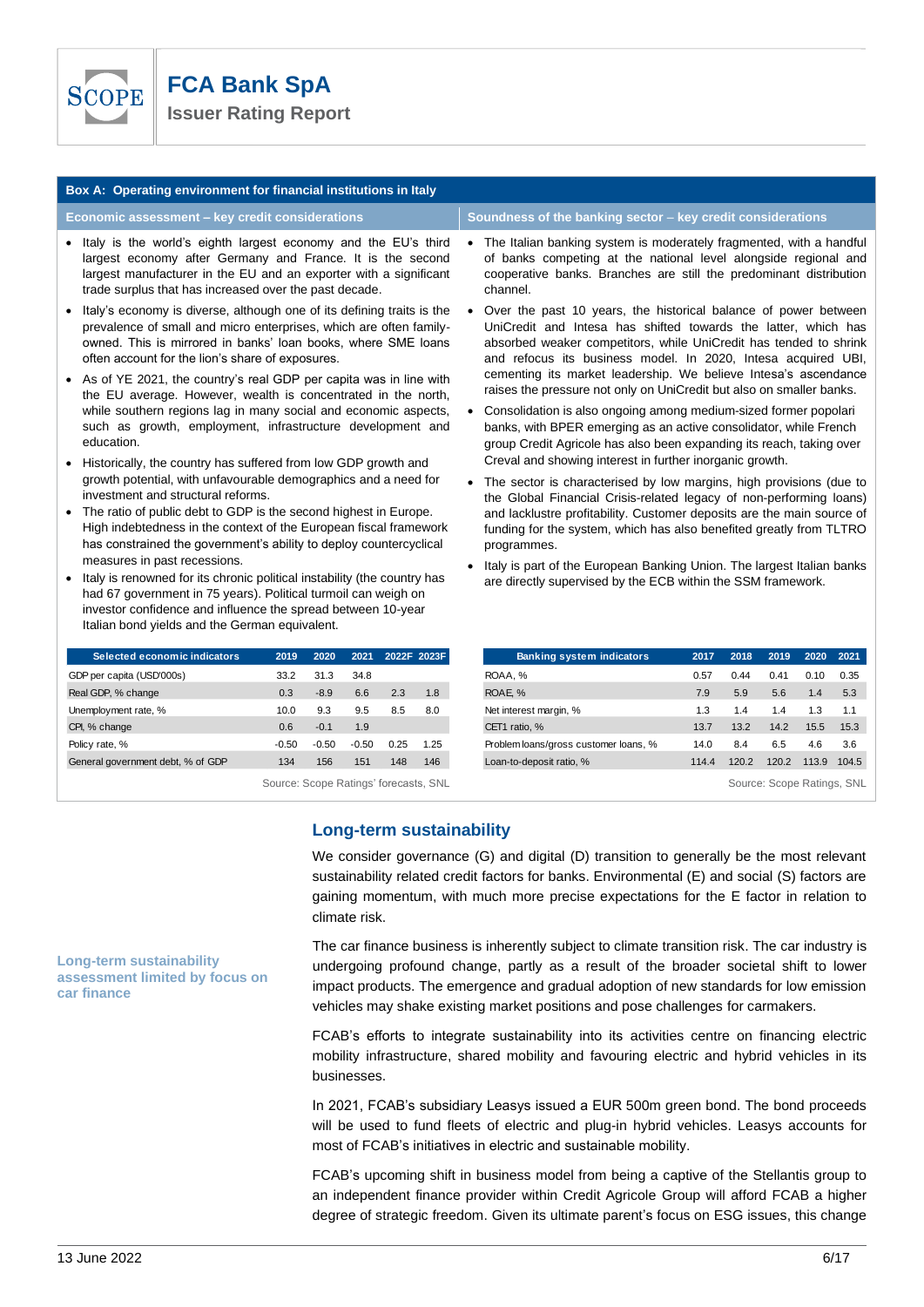

could also be a powerful catalyst for a faster transition to a more environmentally friendly business model.

**FCAB is a digital-aware player** 

FCAB sees digitalisation as a driver to enhance customer satisfaction and loyalty. Among the issuer's initiatives, we highlight the introduction in 2021 of an online platform that allows clients to go through most of the steps of the origination process remotely. This platform was first made available in Italy and is being extended to other countries in 2022. In April 2022, the issuer launched a 'buy now, pay later' platform, which offers new ways to pay for services and products.

#### **Solid earnings generation provides protection against unforeseen losses**

FCAB's financial fundamentals are very strong. It reported an average return on equity (ROE) of around 15% over the past five years. Its profitability compares very well with its Italian banking peers and is higher than that of most other European car finance companies.

**Figure 7: Pre-provision profits/RWAs – FCAB vs European car finance peers and Italian banks** 



**Figure 8: ROE – FCAB vs European car finance peers and Italian banks**



Source: SNL, Scope Ratings Note: same peer groups used in section 3.1

During the past decade, high profitability was driven by fast growth in business volumes and revenues, which allowed FCAB to increase its operating leverage. As FCAB grew in size, its cost/income and cost/asset ratios both improved significantly. In addition, cost of risk has steadily declined since the heights of the global financial crisis and remained under control even during the Covid-19 crisis.

Credit losses have consistently been a fraction of pre-provision income. Based on 2021 figures, we estimate that the issuer could easily absorb a tenfold increase in credit losses and still report a positive bottom line.

#### **Figure 9: Net operating expenses (EUR m) and cost/income Figure 10: FCAB's pre-provision income vs credit losses**





Source: Company data, Scope Ratings Source: SNL, Scope Ratings Source: SNL, Scope Ratings

Source: SNL, Scope Ratings Note: same peer groups used in section 3.1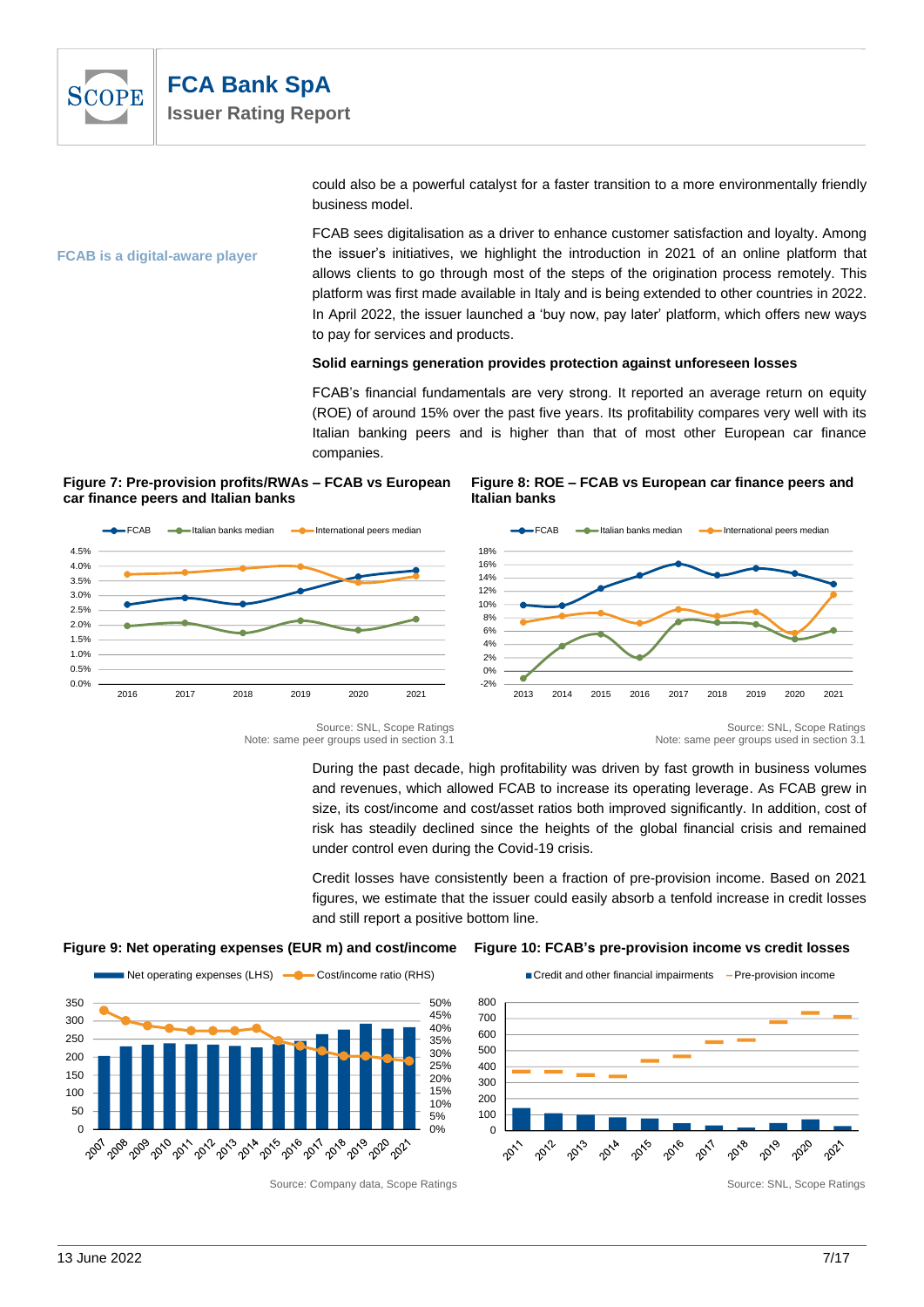

The growth in loan volumes stalled during the pandemic as car sales were impacted first by lockdowns and later by supply bottlenecks. The 10% decline in the loan book since 2019 has been driven mainly by the wholesale financing business line (down 48%). Nevertheless, the issuer's profitability remained high thanks to resilient revenues in the retail segment, the growth in the rental business and cost management.

# **Sound asset quality metrics reflect high loan diversification and asset collateralisation**

FCAB's asset quality is strong, particularly compared to Italian commercial banks, some of which are still dealing with the long tail of the global financial crisis. As of December 2021, the issuer's gross non-performing exposure (NPE) ratio stood at 1.8%, about 60 bps higher YoY due to the introduction of a new definition of default. NPE coverage was at 47%.

In our view, the low level of non-performing loans is the result of a well-diversified loan book, which includes exposures to several European countries and has helped smooth out the impact of the weak business cycle in Italy. The predominance of retail collateralised loans in the issuer's mix also plays an important role here.





Note: Bubbles represent net non-performing loans (EUR bn)

Residual value risk arises from the economic ownership of the residual value of financed assets (vehicles) and includes the potential losses that arise in the case of adverse movements in the estimated value of used vehicles relative to the contractual residual value at the end of the contract. Realised losses arise if the resale value of used vehicles is lower than the contractual residual value.

FCAB's residual value risk relates to retail, leasing and rental contracts, which either allow or require customers to return the vehicle at the end of the financial agreement.

In the retail portfolio, this risk is primarily mitigated by repurchase commitments made by dealers. Direct residual risk, which is not covered by buyback agreements and is directly borne by FCAB (primarily in the UK), stands at around EUR 1.1bn and is further mitigated by dedicated provisions. FCAB's provision for residual value risk in the retail portfolio is 2.9% of the residual risk it assumes.

#### **No credit impacts from the Covid-19 crisis**

**Exposed to residual value risk in parts of its asset portfolio**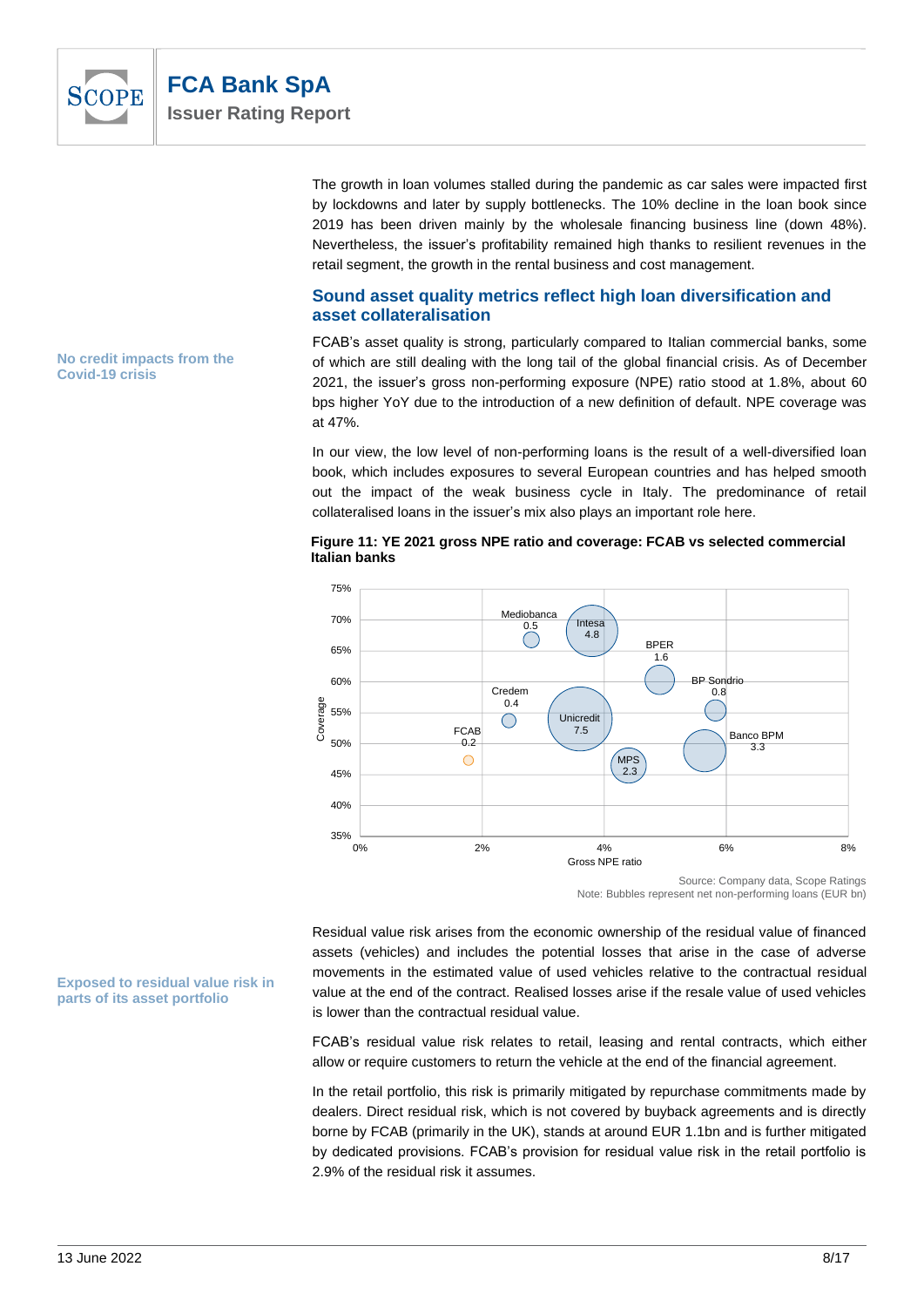#### **Figure 12: FCAB – residual value – retail portfolio, split by repurchase commitment (EUR m)**



#### **Figure 13: FCAB – residual value – rental portfolio, split by repurchase commitment (EUR m)**



Source: Company data, Scope Ratings Note: RC stands for 'repurchase commitment'

In the long-term rental portfolio, residual value is concentrated in Italy (EUR 1.6bn as of YE 2021 vs a total of EUR 2.3bn). Provisions for this portfolio stand at 0.8% of the residual value risk assumed by FCAB.

Provisions for residual value risk are intended to protect the issuer from gaps between the remarketing value and the accounting value of a vehicle (based on contractual terms). The key drivers of residual value risk are the market for used cars in Europe and the efficacy of FCAB's remarketing efforts. Since 2013, FCAB has reported positive results from remarketing.

# **Comfortable capital position against low requirements, with an adequately diversified funding structure**

# **Figure 14: Overview of FCAB's buffers above minimum requirements as of YE 2021**



Source: Company data, Scope Ratings

As of December 2021, FCAB had a transitional CET1 ratio of 18.4% and a total capital ratio of 20.3%. The issuer has no outstanding CRD4-compliant AT1 notes but it does have a EUR 330m CRD4-compliant Tier 2 (fully loaded) loan that was issued in 2017.

**Supervised by ECB as part of Crédit Agricole Group**

The issuer is expected to meet a CET1 ratio of 7% and a total capital ratio of 10.5%. It has no independent SREP process and no independent resolution strategy. For

Note: Note: RC stands for 'repurchase commitment'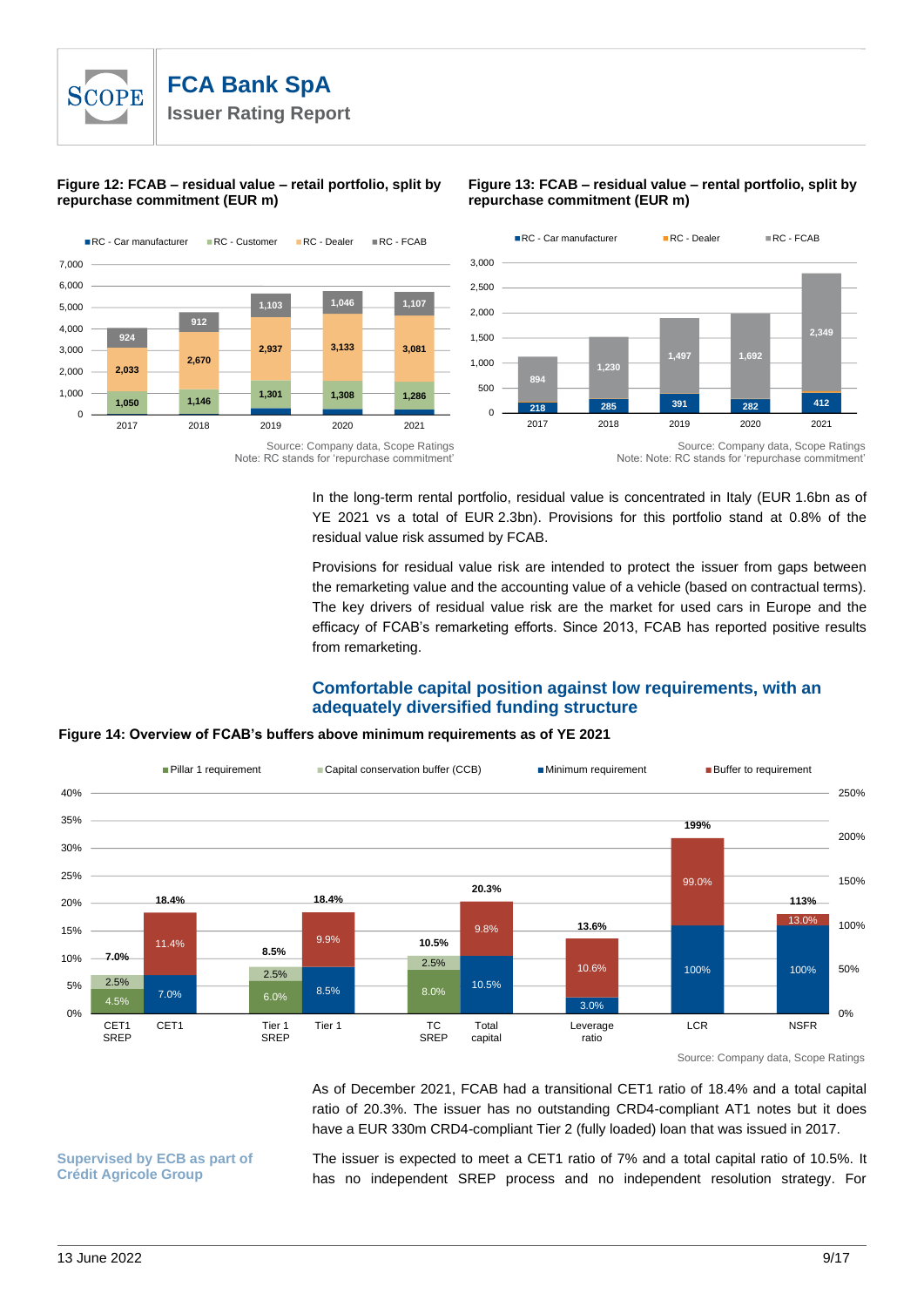

regulatory purposes, it is considered part of Crédit Agricole Group (single point of entry) and is therefore supervised by the ECB. For the above reasons, the ECB does not assign a Pillar 2 requirement to FCAB.

The issuer's capital position has strengthened over the years thanks to:

- Steady and increasing net income. Coupled with a contained payout ratio (below 30% for the past five years), this has led to strong growth in balance sheet equity.
- The issuance of a EUR 330m Tier 2 loan in 2017
- A decrease in risk-weighted assets (RWAs) during the last three years due to optimisation of the banking perimeter and a decline in outstanding customer loans

A fully loaded leverage ratio of 13.6% as of the end of 2021 is high compared to peers, reflecting the high average RWA intensity of FCAB's balance sheet.

#### **Figure 15: FCAB's CET1 ratio vs RWAs (EUR bn), historical**



Source: SNL, Scope Ratings

Historically, FCAB has funded itself via securitisations, interbank loans and loans from Crédit Agricole Group. In fact, as funding conditions deteriorated during the global financial crisis, funding from Crédit Agricole Group increased, peaking at EUR 8.4bn in 2009 (approximately 56% of total funding).

Since then, FCAB has materially diversified its funding sources through its EMTN programme and, more recently, via deposits and central bank funding, thus reducing its reliance on Crédit Agricole Group.

The main sources of funding as of December 2021 were:

- Senior bonds (EUR 7.8bn, 33% of total funding), issued under the EUR 12bn EMTN programme through FCAB's Irish branch. In 2021, the issuer reduced its issuance activity in light of lower lending volumes.
- Crédit Agricole Group (EUR 4.4bn, 18% of funding) remains an important provider of financial muscle to FCAB; since YE 2017, the utilization this credit line has almost doubled. We believe that Crédit Agricole Group would be likely to extend its funding if necessary. At the beginning of the pandemic, the outstanding credit line with Crédit Agricole Group increased to offset lower securitisation activity and lower interbank financing from other counterparties.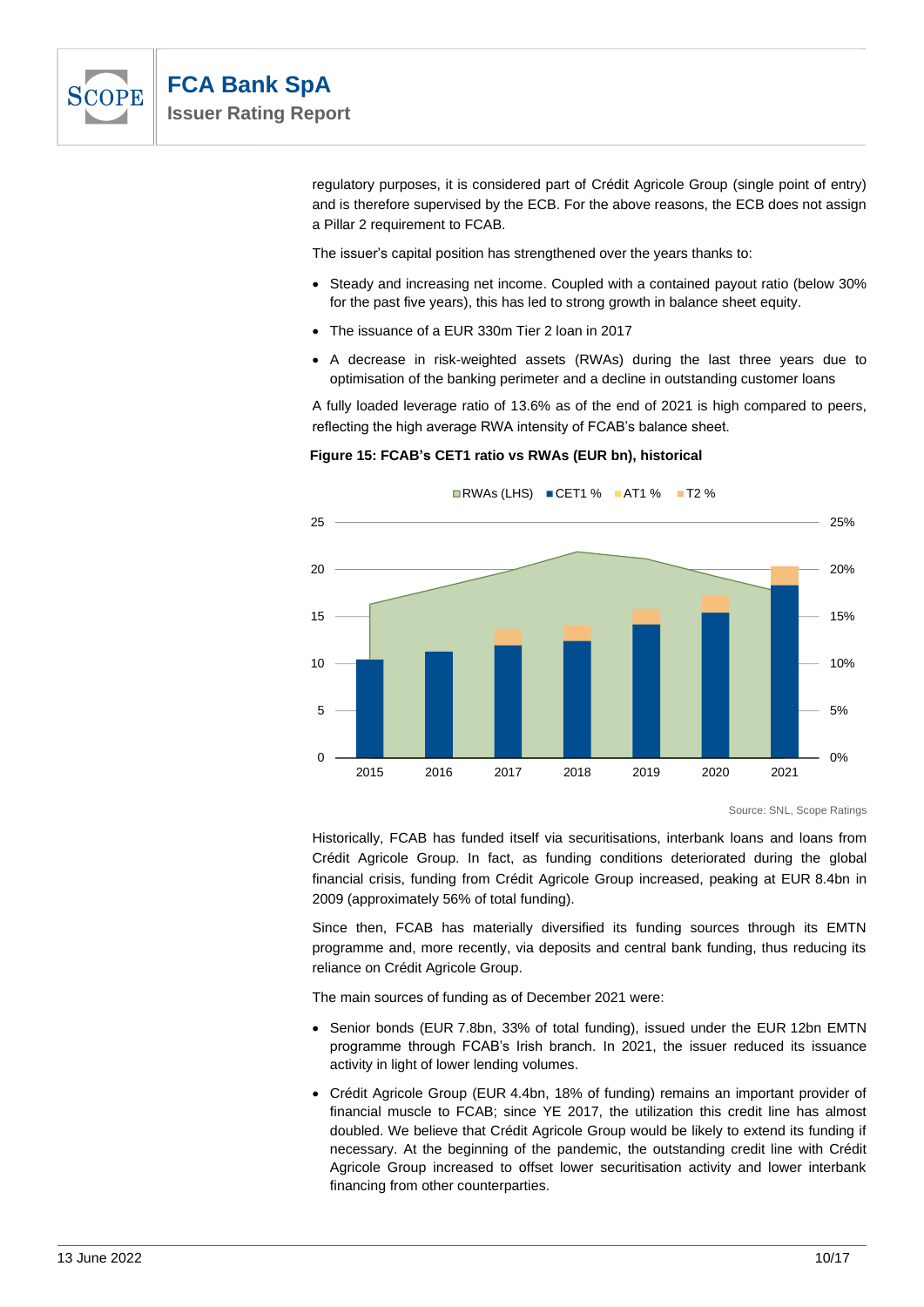

- Unsecured funding from banks other than Crédit Agricole Group (EUR 3.7bn, 15% of total funding)
- ECB TLTRO (EUR 3.5bn, 15% of total funding): in 2021, the issuer drew an additional EUR 1.3bn of TLTRO III.
- Securitisations of retail car loans and dealer loans (EUR 2bn, 8% of total funding) are largely used as a funding instrument, with the junior tranches retained and the senior tranches either directly placed with investors or used as repo collateral. The asset risk is normally retained, although in one past instance the junior tranches were sold, and asset risk was deconsolidated from a prudential standpoint (A-best 15 and A-best 17).
- Deposits collected with Conto Deposito, the issuer's online saving product (EUR 2.3bn, 9% of funding)
- The balance of FCAB's funding is composed of EUR 140m of Euro Commercial Paper issued under the EUR 750m programme.

#### **Figure 16: FCA 's funding, 2007-21 (EUR m)**



Source: SNL, Scope Ratings.

FCAB does not have its own MREL requirement because Crédit Agricole Group is the single point of entry in case of resolution.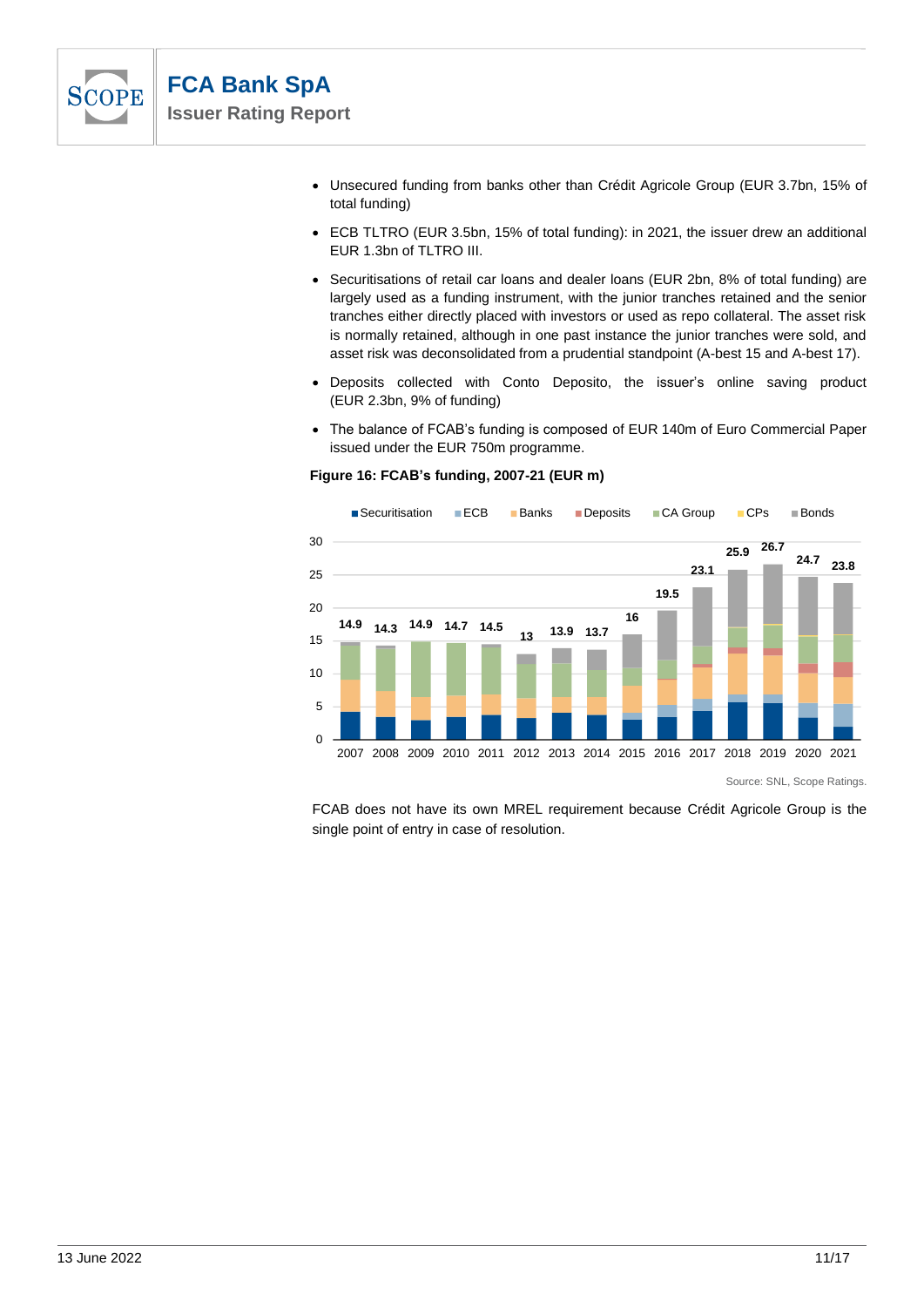

# **Additional factors**

No additional factors were considered.

# **External support: one notch of rating uplift on account of parent support**

FCAB's ratings benefit from one notch of uplift on account of its relationship with its 'financial' shareholder, Crédit Agricole Group. The French group holds a 50% stake in the issuer and provides banking expertise and continuous financial support. We believe it has both the ability and willingness to support FCAB in case of need.

We note that FCAB's relationship with Crédit Agricole Group is long-standing, dating back to 2006. The latter has an established and growing business presence in Italy, which it considers its second domestic market, as confirmed by the recent acquisition of Credito Valtellinese and stake-building in Banco BPM.

We anticipate that the credit profile of FCA Bank will further improve upon successful execution of the announced transaction. This is on account of the higher degree of integration in Credit Agricole Group and despite the likely decline in business perimeter and volumes.

Crédit Agricole Group provides financial muscle through several of its subsidiaries. The size of Crédit Agricole Group's commitment to FCAB is unconditional, constant, available throughout the duration of the joint venture and calibrated to meet the needs of FCAB even in the most stressful of scenarios.

Crédit Agricole Group is a single point of entry resolution group. This limits the possibility of a bail-in for FCAB's senior creditors as senior creditors can only be bailed in in the context of resolution action.

# **Debt ratings**

#### **Senior unsecured debt: A**

This debt category is the most senior unsecured rating category considering that it ranks above the senior non-preferred (bail-in-able) debt. In line with our updated financial institutions methodology, senior unsecured debt is rated at the same level as the issuer rating.

**Greater integration in Crédit Agricole Group could lead to top-down approach to ratings**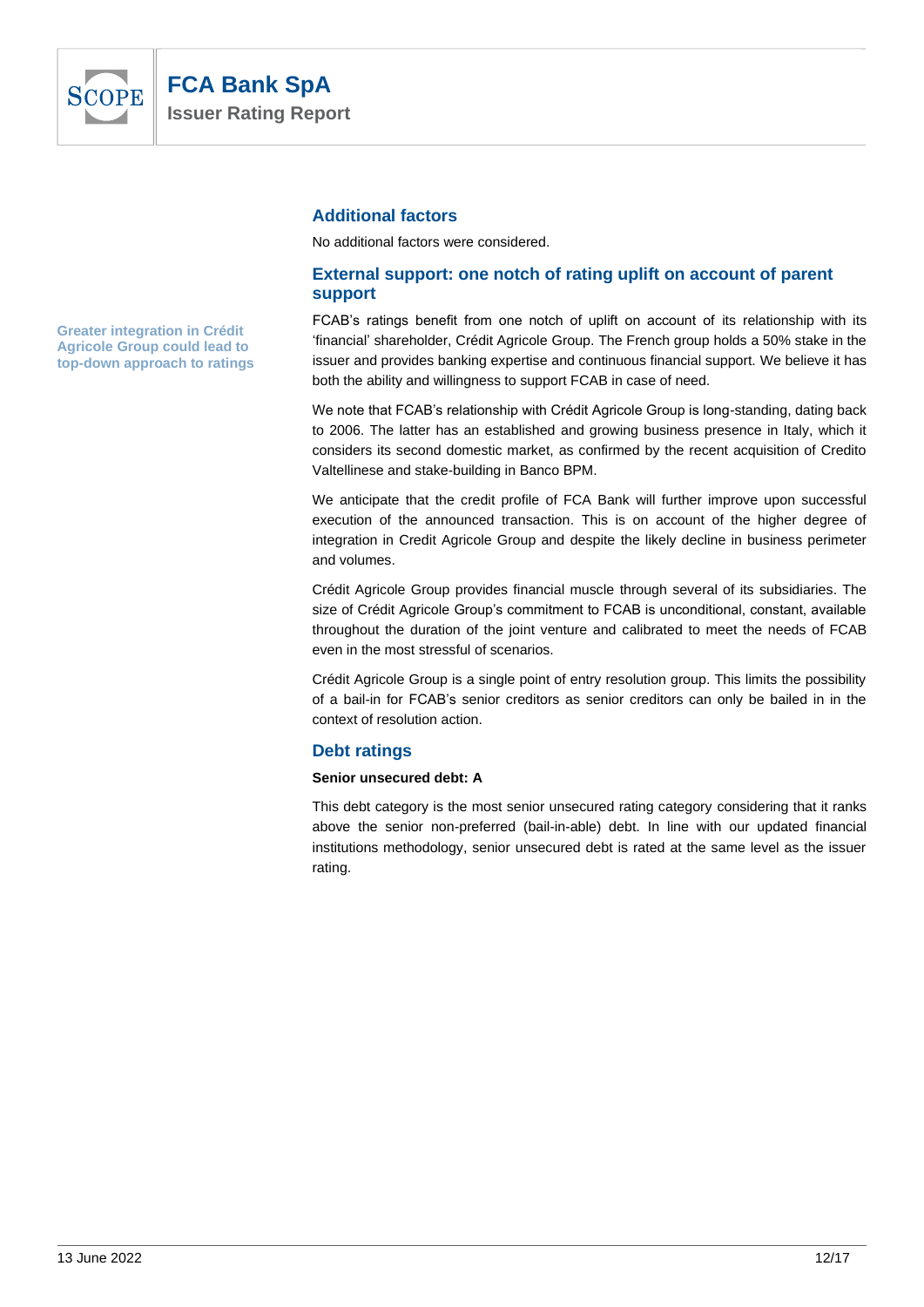

# **FCA Bank SpA**

**Issuer Rating Report**



|                       | <b>Step</b>                              | <b>Assessment</b>                                                                                                                  | <b>Summary rationale</b>                                                                                                                                                                                                                                                                                                                                                                                                                                                                                                                                                             |
|-----------------------|------------------------------------------|------------------------------------------------------------------------------------------------------------------------------------|--------------------------------------------------------------------------------------------------------------------------------------------------------------------------------------------------------------------------------------------------------------------------------------------------------------------------------------------------------------------------------------------------------------------------------------------------------------------------------------------------------------------------------------------------------------------------------------|
| STEP                  | Operating environment                    | Very supportive<br>Supportive<br>Moderately supportive<br>Constraining<br>Very constraining                                        | FCAB operates throughout Europe, with a focus on Italy and a material presence in other large<br>$\bullet$<br>European countries, including Germany, France, the UK and Spain.<br>Italy is part of the European Banking Union. FCAB operates under the Italian Banking Act and is<br>supervised by the ECB as a 'significant' financial institution for prudential purposes, within the<br>framework of Crédit Agricole Group.                                                                                                                                                       |
|                       | <b>Business model</b>                    | Very resilient<br>Resilient<br>Consistent<br>Focused                                                                               | The scope of FCAB's business model is limited. A degree of international diversification<br>$\bullet$<br>enhances its diversification profile.<br>FCAB is one of the largest vehicle finance providers in Europe; it has a good level of market<br>penetration (% of sales financed) and serves many brands inside and outside the Stellantis<br>group.<br>The risk/return combination and track record of this business model is particularly strong<br>٠<br>compared to commercial banking and has achieved consistent growth in revenues and net<br>earnings over the past years. |
|                       | Mapping refinement                       | Narrow<br>High<br>Low                                                                                                              | We place FCAB in the higher part of its peer group mapped in the BBB category.                                                                                                                                                                                                                                                                                                                                                                                                                                                                                                       |
|                       | <b>Initial mapping</b>                   | +ddd\ddd                                                                                                                           |                                                                                                                                                                                                                                                                                                                                                                                                                                                                                                                                                                                      |
|                       | Long-term sustainability                 | Best in class<br>Advanced<br>Developing<br>Lagging                                                                                 | As a future independent finance provider within Credit Agricole Group, FCAB will have a higher<br>$\bullet$<br>degree of strategic freedom to pursue a more environmentally friendly business model.<br>The business model is not particularly vulnerable to digital transition. Management seems<br>focused on delivering digital transformation primarily as a way to improve efficiency and<br>customer loyalty.                                                                                                                                                                  |
|                       | Adjusted anchor                          | bbb                                                                                                                                |                                                                                                                                                                                                                                                                                                                                                                                                                                                                                                                                                                                      |
| $\sim$<br><b>STEP</b> | Earnings capacity &<br>risk exposures    | Very supportive<br>Supportive<br>Neutral<br>Constraining<br>Very constraining                                                      | Sound earnings generation, driven by increasing operating leverage and low cost of risk.<br>Asset quality metrics are strong, especially compared to Italian commercial banks.                                                                                                                                                                                                                                                                                                                                                                                                       |
|                       | <b>Financial viability</b><br>management | Ample<br>Comfortable<br>Adequate<br>Limited<br>Stretched<br>At risk                                                                | Comfortable capital position underpinned by consistent internal generation, low requirements<br>$\bullet$<br>and decreasing RWAs. The buffer to the leverage requirement is also comfortable.<br>Funding and liquidity positions are solid; the issuer is financially supported by Crédit Agricole<br>$\bullet$<br>Group (credit lines and Tier 2 loan), and it draws from the ECB's TLTRO III.                                                                                                                                                                                      |
|                       | <b>Additional factors</b>                | Significant support factor<br>Material support factor<br><b>Neutral</b><br>Material downside factor<br>Significant downside factor | Not applicable<br>$\bullet$                                                                                                                                                                                                                                                                                                                                                                                                                                                                                                                                                          |
|                       | <b>Standalone</b>                        | a-                                                                                                                                 |                                                                                                                                                                                                                                                                                                                                                                                                                                                                                                                                                                                      |
| S<br>STEP             | External support                         | Less integrated subsidiary                                                                                                         | We assign one notch of support to FCAB given its relationship with its 'financial' shareholder, Crédit<br>Agricole Group.<br>The French group holds a 50% stake in the issuer and provides banking expertise and continuous<br>financial support. We believe it has both the ability and willingness to support FCAB in case of need.                                                                                                                                                                                                                                                |
|                       | <b>Issuer rating</b>                     | A                                                                                                                                  |                                                                                                                                                                                                                                                                                                                                                                                                                                                                                                                                                                                      |
|                       |                                          |                                                                                                                                    |                                                                                                                                                                                                                                                                                                                                                                                                                                                                                                                                                                                      |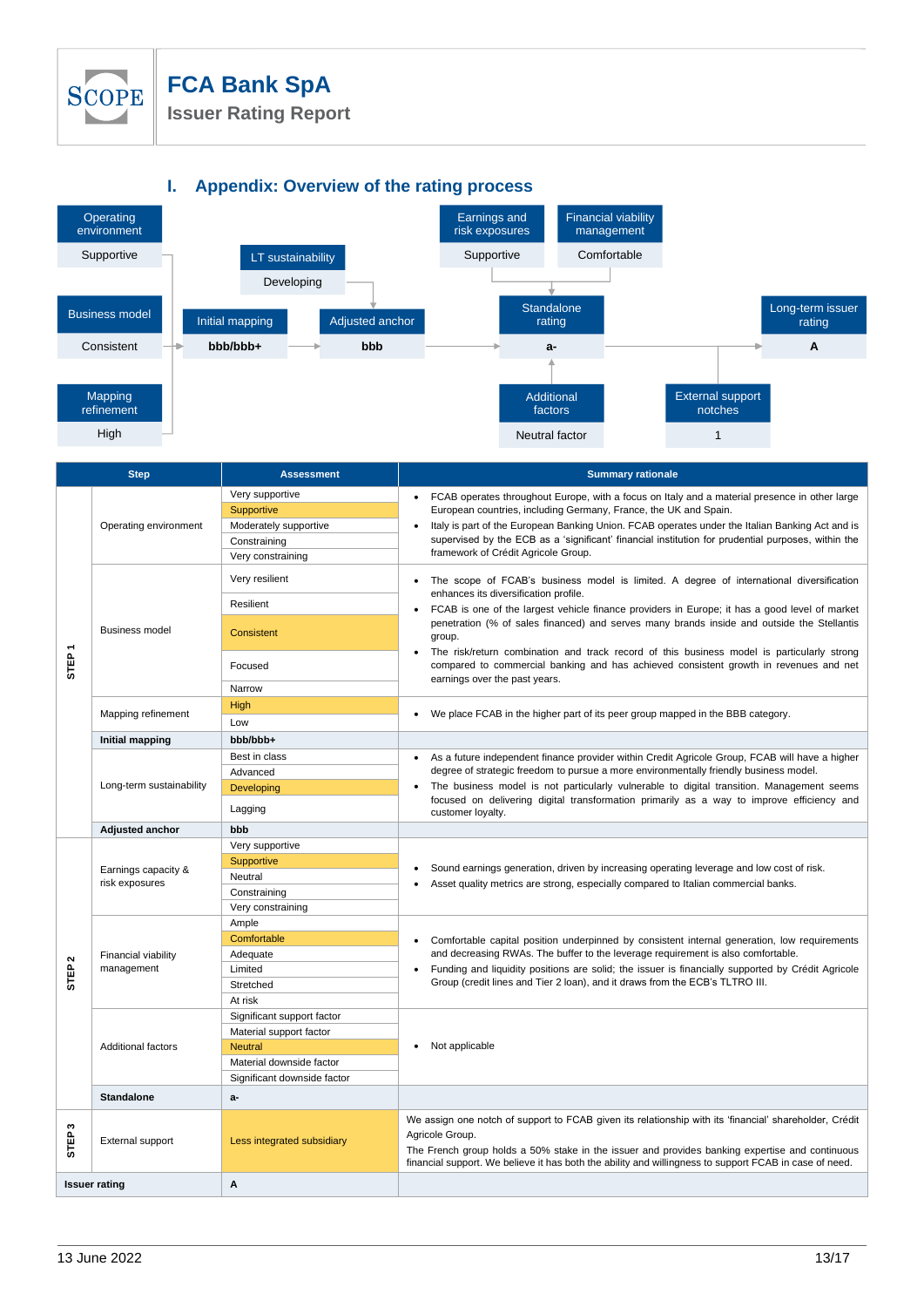

# **II. Appendix: Peer comparison**

#### **Return on average equity Net loan growth**







#### **Cost of risk Problem loans/gross customer loans**



# **Risk-weighted assets/assets Asset growth**





Source: SNL, Scope Ratings

Italian banks: UniCredit, Intesa Sanpaolo, Banco BPM, Banca MPS, BPER, Mediobanca, BP Sondrio, Credem International peers: Banque PSA Finance, BMW Bank, Mercedes-Benz Bank, FCE Bank, RCI Banque, Santander Consumer Finance, Volkswagen FS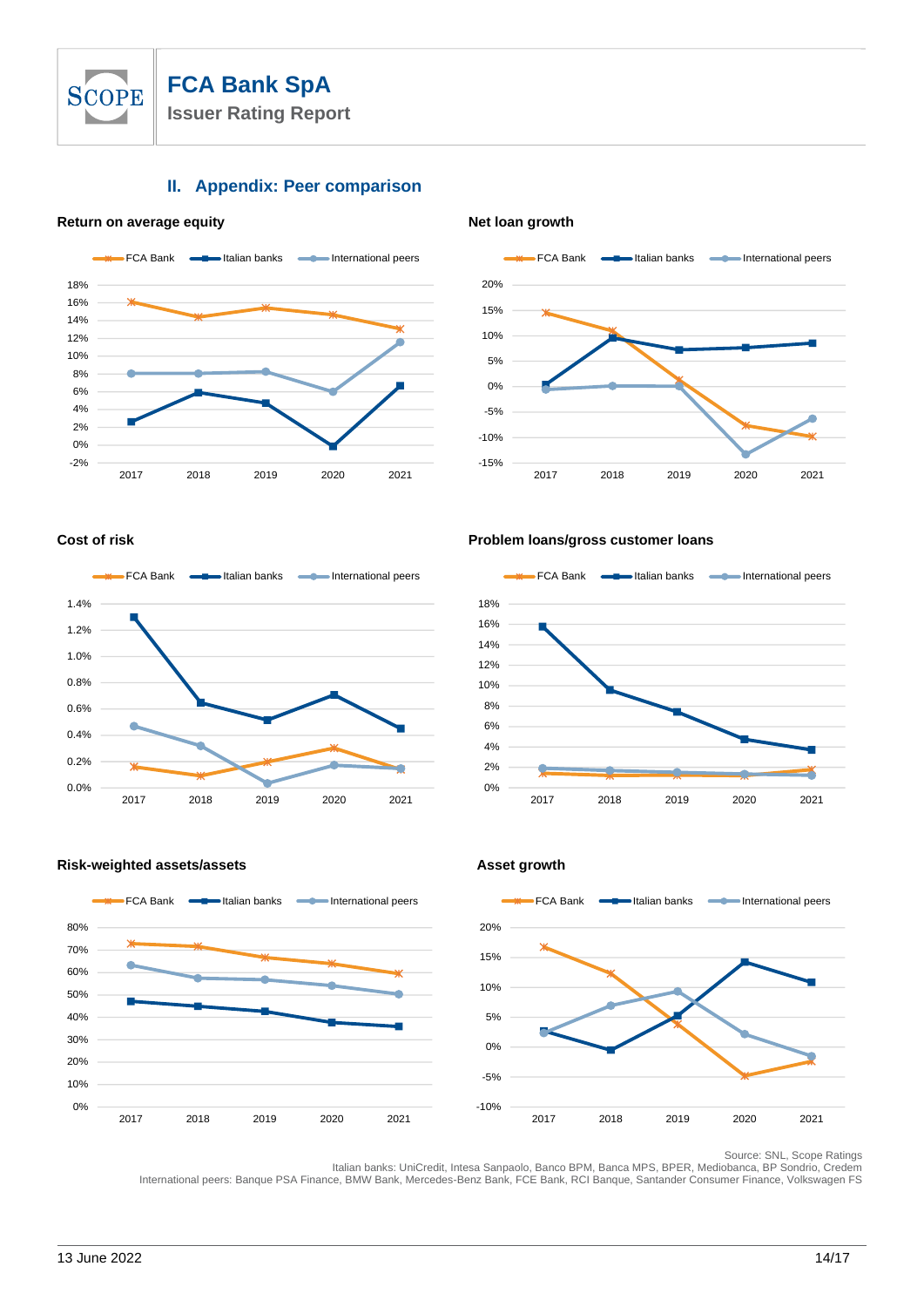

# **III. Appendix: Selected financial information – FCA Bank SpA**

|                                               | 2017   | 2018        | 2019           | 2020           | 2021   |  |  |  |
|-----------------------------------------------|--------|-------------|----------------|----------------|--------|--|--|--|
| Balance sheet summary (EUR m)                 |        |             |                |                |        |  |  |  |
| <b>Assets</b>                                 |        |             |                |                |        |  |  |  |
| Cash and interbank assets                     | 2,098  | 2,519       | 2,583          | 2,538          | 3,076  |  |  |  |
| <b>Total securities</b>                       | 82     | 73          | 95             | 103            | 41     |  |  |  |
| of which, derivatives                         | 72     | 63          | 85             | 93             | 31     |  |  |  |
| Net loans to customers                        | 21,254 | 23,588      | 23,905         | 22,080         | 19,915 |  |  |  |
| Other assets                                  | 3,753  | 4,356       | 5,123          | 5,457          | 6,427  |  |  |  |
| <b>Total assets</b>                           | 27,187 | 30,536      | 31,706         | 30,177         | 29,459 |  |  |  |
| <b>Liabilities</b>                            |        |             |                |                |        |  |  |  |
| <b>Interbank liabilities</b>                  | 8,556  | 9,807       | 10,278         | 10,372         | 11,411 |  |  |  |
| Senior debt                                   | 13,336 | 14,577      | 14,857         | 12,438         | 9,948  |  |  |  |
| Derivatives                                   | 49     | 58          | 95             | 96             | 65     |  |  |  |
| Deposits from customers                       | 1,483  | 1,823       | 1,799          | 2,100          | 2,495  |  |  |  |
| Subordinated debt                             | 0      | $\mathbf 0$ | $\mathbf 0$    | 0              | 0      |  |  |  |
| Other liabilities                             | 1,250  | 1,394       | 1,506          | 1,517          | 1,639  |  |  |  |
| <b>Total liabilities</b>                      | 24,675 | 27,659      | 28,535         | 26,523         | 25,557 |  |  |  |
| Ordinary equity                               | 2,469  | 2,829       | 3,116          | 3,593          | 3,832  |  |  |  |
| Equity hybrids                                | 0      | $\mathbf 0$ | $\mathbf 0$    | 0              | 0      |  |  |  |
| Minority interests                            | 43     | 48          | 55             | 61             | 70     |  |  |  |
| <b>Total liabilities and equity</b>           | 27,187 | 30,536      | 31,706         | 30,177         | 29,459 |  |  |  |
| Core tier 1/ common equity tier 1 capital     | 2,373  | 2,724       | 3,001          | 2,976          | 3,218  |  |  |  |
| Income statement summary (EUR m)              |        |             |                |                |        |  |  |  |
| Net interest income                           | 589    | 661         | 693            | 655            | 638    |  |  |  |
| Net fee & commission income                   | 83     | 109         | 102            | 90             | 78     |  |  |  |
| Net trading income                            | $-4$   | $\mathbf 0$ | -5             | -5             | -2     |  |  |  |
| Other income                                  | 451    | 516         | 624            | 745            | 898    |  |  |  |
| <b>Operating income</b>                       | 1,119  | 1,287       | 1,415          | 1,485          | 1,612  |  |  |  |
| Operating expenses                            | 565    | 720         | 736            | 749            | 902    |  |  |  |
| Pre-provision income                          | 554    | 566         | 679            | 736            | 710    |  |  |  |
| Credit and other financial impairments        | 33     | 21          | 47             | 71             | 30     |  |  |  |
| Other impairments                             | 0      | -2          | -7             | 2              | -4     |  |  |  |
| Non-recurring income                          | 0      | $\mathbf 0$ | $\mathbf{0}$   | 0              | 0      |  |  |  |
| Non-recurring expense                         | 0      | 0           | $\mathbf 0$    | 0              | 0      |  |  |  |
| Pre-tax profit                                | 521    | 548         | 638            | 663            | 685    |  |  |  |
| Income from discontinued operations           | 0      | 0           | 0              | 0              | 0      |  |  |  |
| Income tax expense                            | 139    | 159         | 171            | 162            | 191    |  |  |  |
| Other after-tax Items                         | 0      | 0           | 0              | 0              | 0      |  |  |  |
| Net profit attributable to minority interests | 5      | 5           | $\overline{7}$ | $\overline{7}$ | 9      |  |  |  |
| Net profit attributable to parent             | 378    | 383         | 460            | 494            | 485    |  |  |  |

Source: SNL, Scope Ratings

\*Data is presented according to SNL's reclassification template, with D&A included in expenses both for the leasing and the car rental business.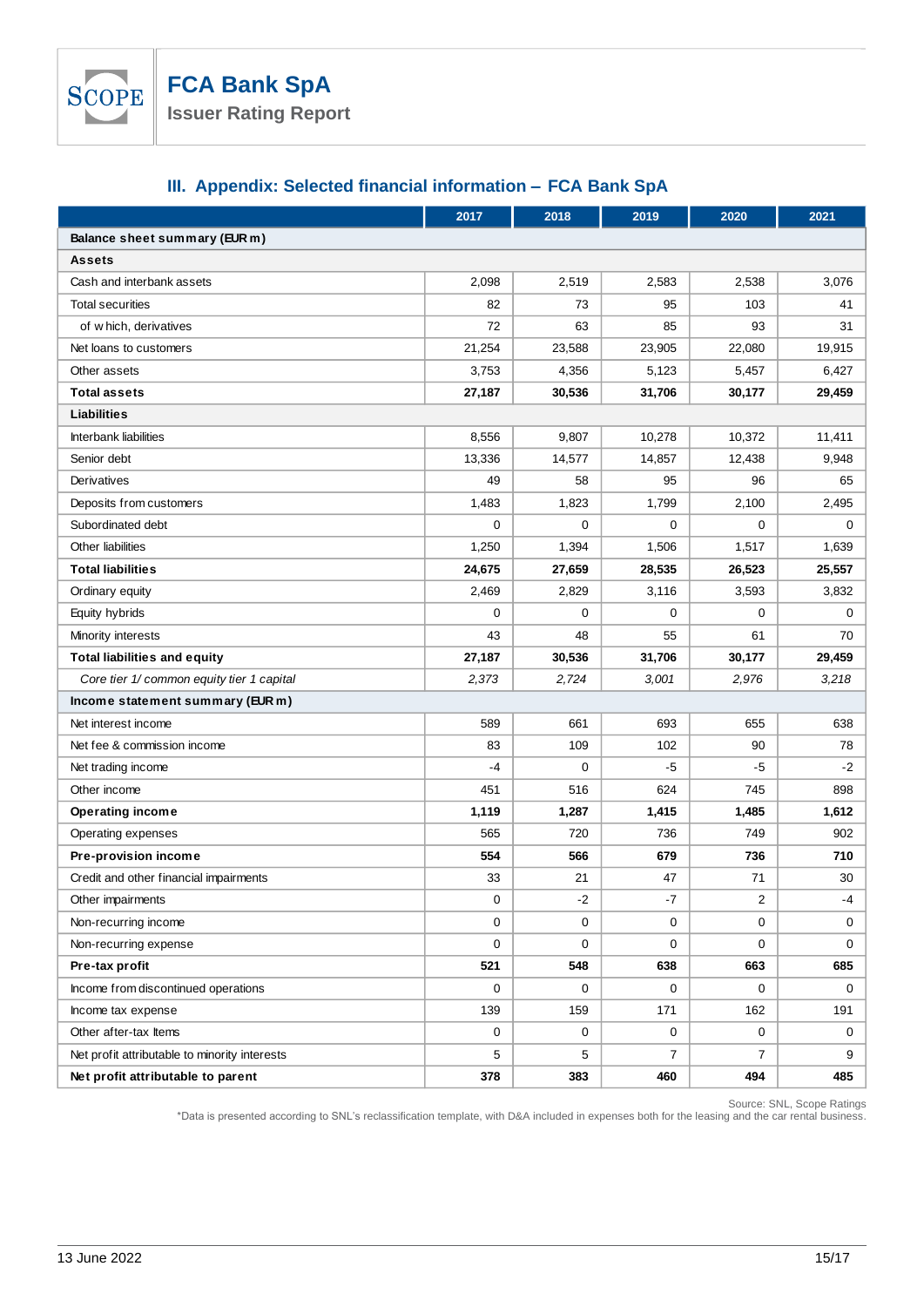

# **IV. Appendix: Selected financial information – FCA Bank SpA**

|                                                            | 2017      | 2018      | 2019      | 2020      | 2021      |  |  |
|------------------------------------------------------------|-----------|-----------|-----------|-----------|-----------|--|--|
| <b>Funding and liquidity</b>                               |           |           |           |           |           |  |  |
| Net loans/ deposits (%)                                    | 1433%     | 1294%     | 1329%     | 1052%     | 798%      |  |  |
| Liquidity coverage ratio (%)                               | 105%      | 230%      | 241%      | 243%      | 199%      |  |  |
| Net stable funding ratio (%)                               | 109%      | 110%      | 106%      | 116%      | 113%      |  |  |
| Asset mix, quality and growth                              |           |           |           |           |           |  |  |
| Net loans/ assets (%)                                      | 78.2%     | 77.2%     | 75.4%     | 73.2%     | 67.6%     |  |  |
| Problem loans/ gross customer loans (%)                    | 1.4%      | 1.2%      | 1.2%      | 1.2%      | 1.8%      |  |  |
| Loan loss reserves/ problem loans (%)                      | 86.8%     | 95.2%     | 90.5%     | 106.9%    | 76.6%     |  |  |
| Net loan growth (%)                                        | 14.5%     | 11.0%     | 1.3%      | $-7.6%$   | $-9.8%$   |  |  |
| Problem loans/tangible equity & reserves (%)               | 12.1%     | 9.9%      | 9.4%      | 7.4%      | 9.3%      |  |  |
| Asset growth (%)                                           | 16.8%     | 12.3%     | 3.8%      | $-4.8%$   | $-2.4%$   |  |  |
| <b>Earnings and profitability</b>                          |           |           |           |           |           |  |  |
| Net interest margin (%)                                    | 2.6%      | 2.7%      | 2.6%      | 2.6%      | 2.7%      |  |  |
| Net interest income/ average RWAs (%)                      | 3.1%      | 3.2%      | 3.2%      | 3.2%      | 3.5%      |  |  |
| Net interest income/ operating income (%)                  | 52.6%     | 51.4%     | 49.0%     | 44.1%     | 39.6%     |  |  |
| Net fees & commissions/ operating income (%)               | 7.5%      | 8.5%      | 7.2%      | 6.1%      | 4.9%      |  |  |
| Cost/ income ratio (%)                                     | 50.5%     | 56.0%     | 52.0%     | 50.5%     | 55.9%     |  |  |
| Operating expenses/ average RWAs (%)                       | 3.0%      | 3.5%      | 3.4%      | 3.7%      | 4.9%      |  |  |
| Pre-impairment operating profit/average RWAs (%)           | 2.9%      | 2.7%      | 3.2%      | 3.6%      | 3.9%      |  |  |
| Impairment on financial assets / pre-impairment income (%) | 5.9%      | 3.7%      | 7.0%      | 9.6%      | 4.2%      |  |  |
| Loan loss provision/ average gross loans (%)               | 0.2%      | 0.1%      | 0.2%      | 0.3%      | 0.1%      |  |  |
| Pre-tax profit/ average RWAs (%)                           | 2.8%      | 2.6%      | 3.0%      | 3.3%      | 3.7%      |  |  |
| Return on average assets (%)                               | 1.5%      | 1.3%      | 1.5%      | 1.6%      | 1.7%      |  |  |
| Return on average RWAs (%)                                 | 2.0%      | 1.9%      | 2.2%      | 2.5%      | 2.7%      |  |  |
| Return on average equity (%)                               | 16.1%     | 14.4%     | 15.4%     | 14.7%     | 13.1%     |  |  |
| Capital and risk protection                                |           |           |           |           |           |  |  |
| Common equity tier 1 ratio (%, fully loaded)               | <b>NA</b> | <b>NA</b> | <b>NA</b> | <b>NA</b> | <b>NA</b> |  |  |
| Common equity tier 1 ratio (%, transitional)               | 12.0%     | 12.5%     | 14.2%     | 15.4%     | 18.4%     |  |  |
| Tier 1 capital ratio (%, transitional)                     | 12.0%     | 12.5%     | 14.2%     | 15.5%     | 18.4%     |  |  |
| Total capital ratio (%, transitional)                      | 13.7%     | 14.0%     | 15.8%     | 17.2%     | 20.3%     |  |  |
| Leverage ratio (%)                                         | 9.6%      | 10.2%     | 10.6%     | 12.0%     | 13.6%     |  |  |
| Asset risk intensity (RWAs/total assets, %)                | 72.9%     | 71.6%     | 66.7%     | 63.9%     | 59.5%     |  |  |
| <b>Market indicators</b>                                   |           |           |           |           |           |  |  |
| Price/book (x)                                             | <b>NA</b> | <b>NA</b> | <b>NA</b> | <b>NA</b> | <b>NA</b> |  |  |
| Price/tangible book (x)                                    | <b>NA</b> | <b>NA</b> | <b>NA</b> | <b>NA</b> | <b>NA</b> |  |  |
| Dividend payout ratio (%)                                  | 0.0%      | 0.0%      | 0.0%      | 0.0%      | 0.0%      |  |  |

Source: SNL, Scope Ratings

\*Data is presented according to SNL's reclassification template, with D&A included in expenses both for the leasing and the car rental business.